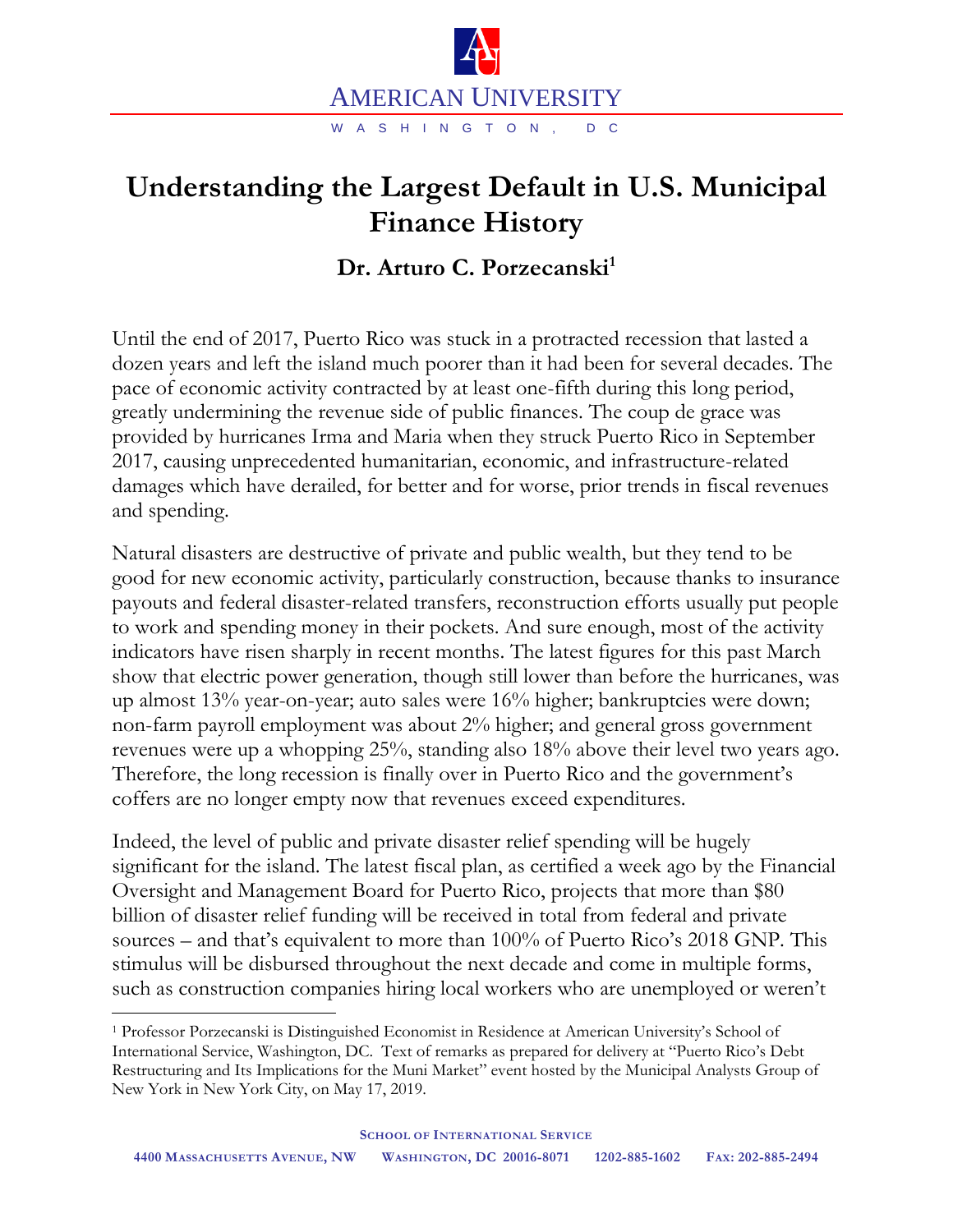looking for work, while also bringing in workers from the mainland who spend money for food and lodging and local taxes, to repair or replace all the infrastructure, roads, and buildings that were affected.

Now to what extent is the long economic contraction, which saw the island's employment rolls drop by about one-fifth through early 2018, responsible for Puerto Rico's slide into default? The answer is important and not just for history buffs. If a vicious downward economic spiral has now come to an end possibly for good, and perhaps a virtuous cycle has begun, then maybe we should be more optimistic about an earlier-than-otherwise improvement in Puerto Rico's creditworthiness.

But before you start sending out "Buy" recommendations on Puerto Rico bonds, let me clarify that, in my opinion, while the economic backdrop was decidedly unhelpful to the condition of public finances, it is not a main explanation for the largest default in the history of U.S. municipal finance. And looking forward, by the same token, I don't expect that all the reconstruction-related transfers and spending will bail out the government of Puerto Rico – never mind its creditors. In fact, I'm more concerned now than I was before the hurricanes struck that the very necessary shrinkage and reform of the island's public sector will be delayed – and delayed precisely by the heady rush of reconstruction activities.

Public opinion has blamed the phaseout of Section 936 of the Internal Revenue Code, or the Possessions Tax Credit, as a potential cause of Puerto Rico's economic decline after 2005 and thus indirectly the government's debt default, but I question that. The credit became effective in 1976 and it replaced a variety of other corporate tax benefits dating back to the 1920s. It was equal to the full amount of federal tax liability related to an eligible corporation's income from its operations in a possession like Puerto Rico, effectively making such income tax-free. It worked best for pharmaceutical and life-science companies that could transfer their "intangible assets" to Puerto Rico, and thereby shift most of their profits to the island.

The Section-936 companies claiming the credit grew to employ over 100,000 workers, initially equivalent to at least 15% of all nonfarm jobs on the island, but given its fiscal cost to the federal government, it was a hugely expensive subsidy to job creation. Its trickle-down effects in Puerto Rico were small because shareholders on the mainland reaped most of the tax benefit, so much so that some of the factories that opened could be regarded as window-dressing for the huge tax avoidance scheme involved. In 1996, the tax credit was repealed by the U.S. Congress, though companies were eligible to claim previously earned credits through 2005, and during that decade many of them did wind up or curtail their presence, shedding many manufacturing jobs.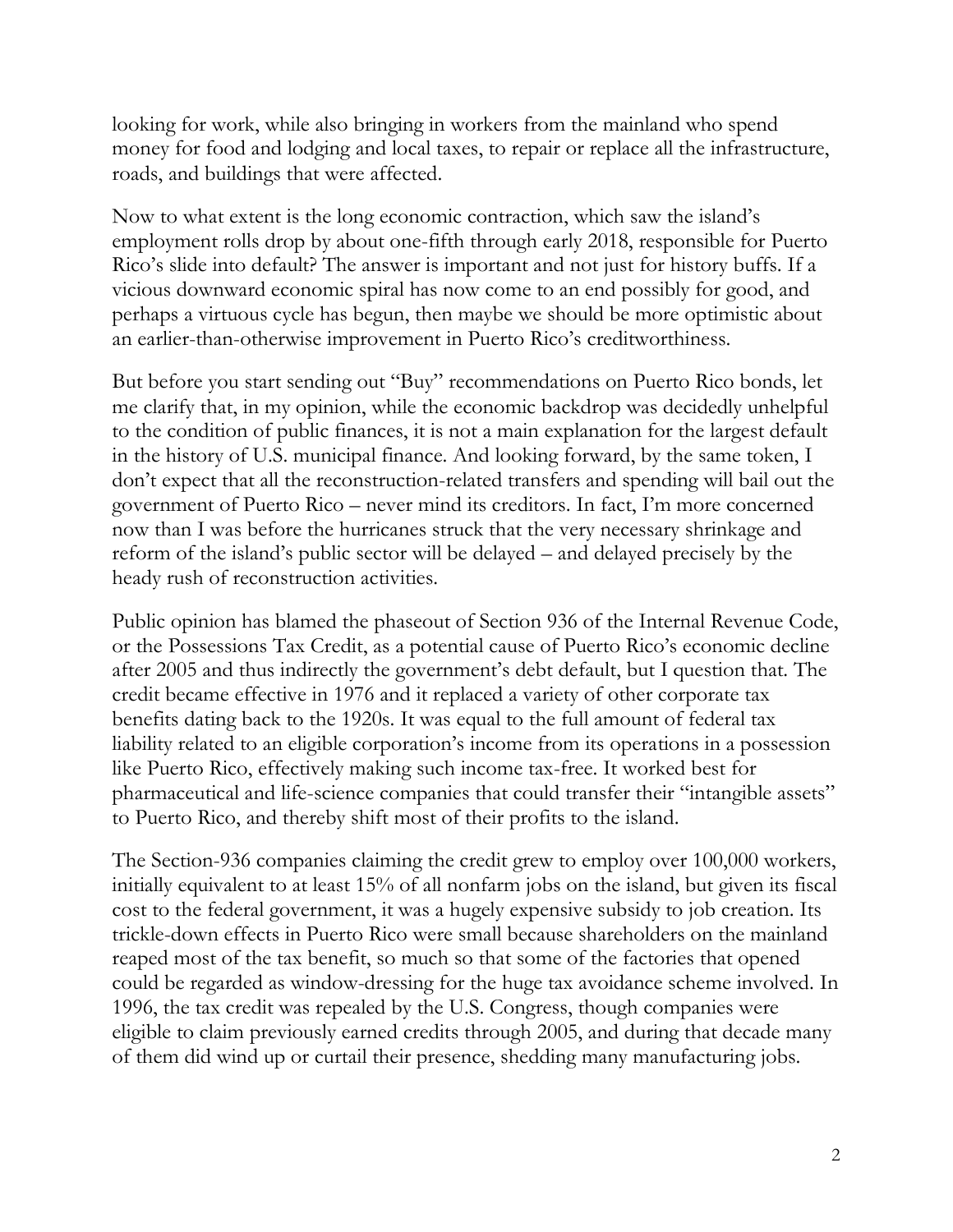However, a variety of statistics indicate that most of the decline involving companies that had taken advantage of the credit was offset by expansion in other existing or new ventures mostly outside manufacturing, such that overall the economy was not affected that much. For example, the number of nonfarm jobs kept expanding after 1996 and peaked in 2005, with the economy continuing to grow through the phaseout's 9th year, taking a serious tumble only in the wake of the national financial crisis of 2008.

Another economic phenomenon blamed for undermining public finances and thus paving the road to default is emigration, because when confronted with limited job prospects and low pay, many of Puerto Rico's better-educated and more capable workers have left the island for work opportunities elsewhere. This too is a contested hypothesis. Puerto Ricans have been leaving the island for decades, initially mainly to New York and lately mainly to Florida. Until 2005, however, the departures were more than offset by the continued growth of the island's remaining population, such that the number of inhabitants increased by more than 70% from 1950 until 2000, from 2.2 million to 3.8 million.

The population subsequently stabilized and began to shrink during the latest decade, to the point where the 2020 census could well register a headcount of only 3 million. That would confirm a 10-year population drop of about one-fifth of total. Still, that's not so uncommon a challenge considering the shrinkage that several major cities in our mainland have had to contend with. In the decade of the 1970s, St. Louis lost nearly 30% of its residents, and so far, relative to 1950, the city has lost two-thirds of its population. Cleveland lost nearly one-fourth of its inhabitants during the 1980s, and so far, 60% of total since 1950. Pittsburgh lost one-fifth of its inhabitants in the 1980s, and 55% of total since 1950. And yet, none of those cities ended up defaulting on their municipal debts, because they took measures to cut spending consistent with the reduction in their revenue base. The problem is, the authorities in Puerto Rico did not make that adjustment.

And so this leads me to address the factors that truly explain the veritable explosion of public indebtedness that took place in Puerto Rico during the past several decades – both when the local economy was performing relatively well, prior to 2006, and when the economy started to shrink, and then kept on contracting, after that date.

First, some cold hard facts. The sum-total of Commonwealth, plus state corporation, plus municipal debt of Puerto Rico reached \$1 billion in 1967. A decade later it was up to \$6 billion. Two decades later, in 1987, it totaled \$10 billion. Three decades later, in 1997, it was \$20 billion. Four decades later, by 2007, it had soared to \$46 billion. And a mere 7 years after that, by 2014, it exceeded \$72 billion.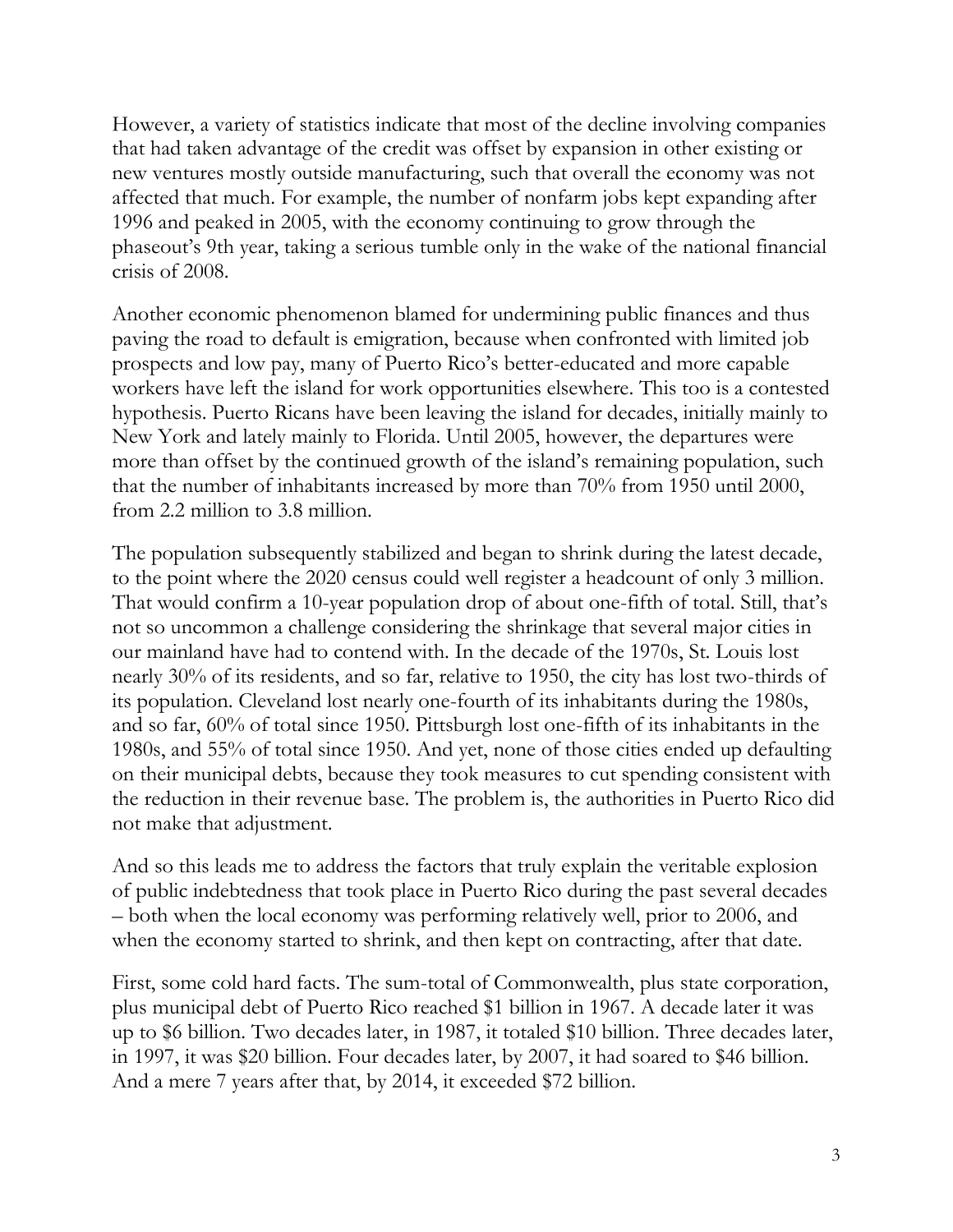Thus, in the span of 47 years, the public debt increased 72 times, and in absolute terms Puerto Rico became the 2nd-largest sub-sovereign debtor in the entire United States, only behind the state of California with a tax-supported debt in the vicinity of \$84 billion. The big difference is that California has a population of almost 40 million, whereas Puerto Rico has 3 million – a 13-times-smaller base. The other big difference is that per capita income in California is around \$33,000/year, whereas in Puerto Rico it averages \$12,000/year – a nearly two-thirds smaller base.

These figures come alive when restated as follows. Whereas California's state debt represents a burden of 6½% of annual per capita income, by 2010, Puerto Rico's public debt represented a burden of 160% of annual per capita income, one which went on to max out in 2017 at 190% of per capita income.

For additional perspective, note that the state with the highest such ratio is Connecticut, where the state debt represents 16% of its annual per capita income (of \$41,000). In other words, by 2010 Puerto Rico was already ten times more indebted than Connecticut relative to income and population.

Now Connecticut is ranked single-A by all three of the leading credit-rating agencies, so one figures that Puerto Rico would have been rated much lower. And yet, back in 2010 Moody's rated the Commonwealth of Puerto Rico's an A3 credit, Fitch thought it was a BBB+ credit, and only S&P had serious doubts and rated it a barely investment-grade BBB-. With the benefit of hindsight, Puerto Rico should have been deemed a single-B credit with a negative outlook.

As to the factors that truly explain the veritable explosion of public indebtedness that took place in Puerto Rico during the past several decades, there are a number of demand-side factors – as in demand for debt financing, I mean – and one major supply-side factor, as in supply of debt financing.

The original sinner was not a Puerto Rican big spender, but rather an Ivy League New Yorker named Rexford Tugwell, who was a professor of economics at Columbia University and became part of Franklin Roosevelt's first "Brain Trust" – the group that helped develop policy recommendations leading up to the New Deal. He had visited the Soviet Union in 1927 and was impressed with the Soviet state's ability to command the production of goods and to distribute them to the needy. Therefore, he preached the benefits that central planning could deliver in Depression-era America, and he got to run some experiments involving U.S. agriculture and housing. Tugwell served in FDR's administration until he was forced out in 1936, denounced by conservatives for violating the values of American individualism and accused falsely of being a Communist.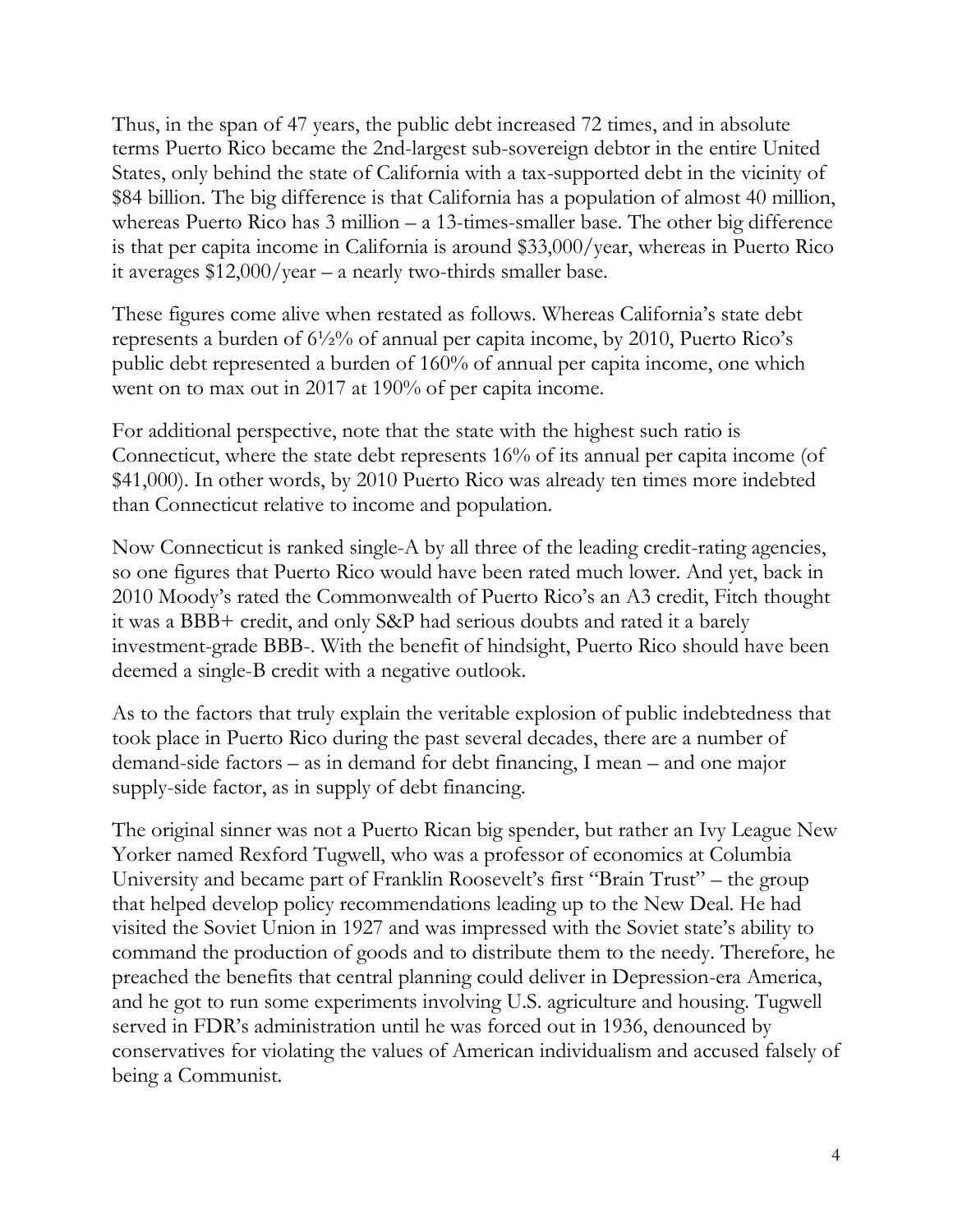Roosevelt was undaunted by this controversial advisor, and a few years later he appointed Tugwell as Governor of Puerto Rico for the duration of World War II. Far from the headlights trained on Washington, that's where Tugwell finally got to implement some of his state-led, top-down ideas of how to spur economic development. Tugwell bought up, with newly minted debt, private utilities and he merged them to create state monopolies, while also expanding existing public corporations – likewise monopolies – with authority to issue debt without limit.

These Tugwell creations became the forerunners of the electric power authority (PREPA), the water-and-sewer authority (PRASA), the highway and transportation authority (PRHTA), and the one-of-a-kind Government Development Bank (GDB). And issue debt these creations did again and again – right up to the day, a few years ago, when they came to owe \$22 billion and nobody else would buy their bonds. Their fate reminds me of the quote attributed to Margaret Thatcher, to the effect that "The trouble with Socialism is that eventually you run out of other people's money."

While the beginning of debt accumulation coincided with greater local control after Tugwell stepped down, it occurred despite Puerto Rico having institutional structures in place to constrain borrowing. Unfortunately, these structures—a balanced budget clause in the 1952 constitution and a historic limit on government debt at 7% of assessed property valuations—failed to restrain the ambitions of successive administrations in San Juan.

The legal framework for a balanced budget dates to the 1917 Jones-Shafroth Act, and it was incorporated into Puerto Rico's Constitution as approved in 1952. It read: "The appropriations made for any fiscal year shall not exceed the total revenues, including available surplus, estimated for said fiscal year unless the imposition of taxes sufficient to cover said appropriations is provided by law." However, a 1974 ruling by Puerto Rico's then attorney general, a gubernatorial appointee, clarified the legal meaning of "revenues" to mean resources available to the government including the proceeds of bond issuances. Therefore, in the decades that followed, successive administrations used bonds to balance Puerto Rico's budget, gutting the restraining intent of the balanced-budget clause.

As concerns the statutory ceiling on public debt, in 1961 Puerto Rico amended its constitution to replace the 7% cap based on property valuations with a limit on debtservice payments at 15% of average annual revenue from income, property, and excise taxes. This meant that the Commonwealth could borrow more so long as tax revenues increased, say, by hiking tax rates – an option that previously did not exist. Moreover, this borrowing limit only applied to "bonds or notes for the payment of which the full-faith credit and taxing power of the Commonwealth shall be pledged." The constitutional language thus did not apply to bonds backed by a single tax. In 2006, an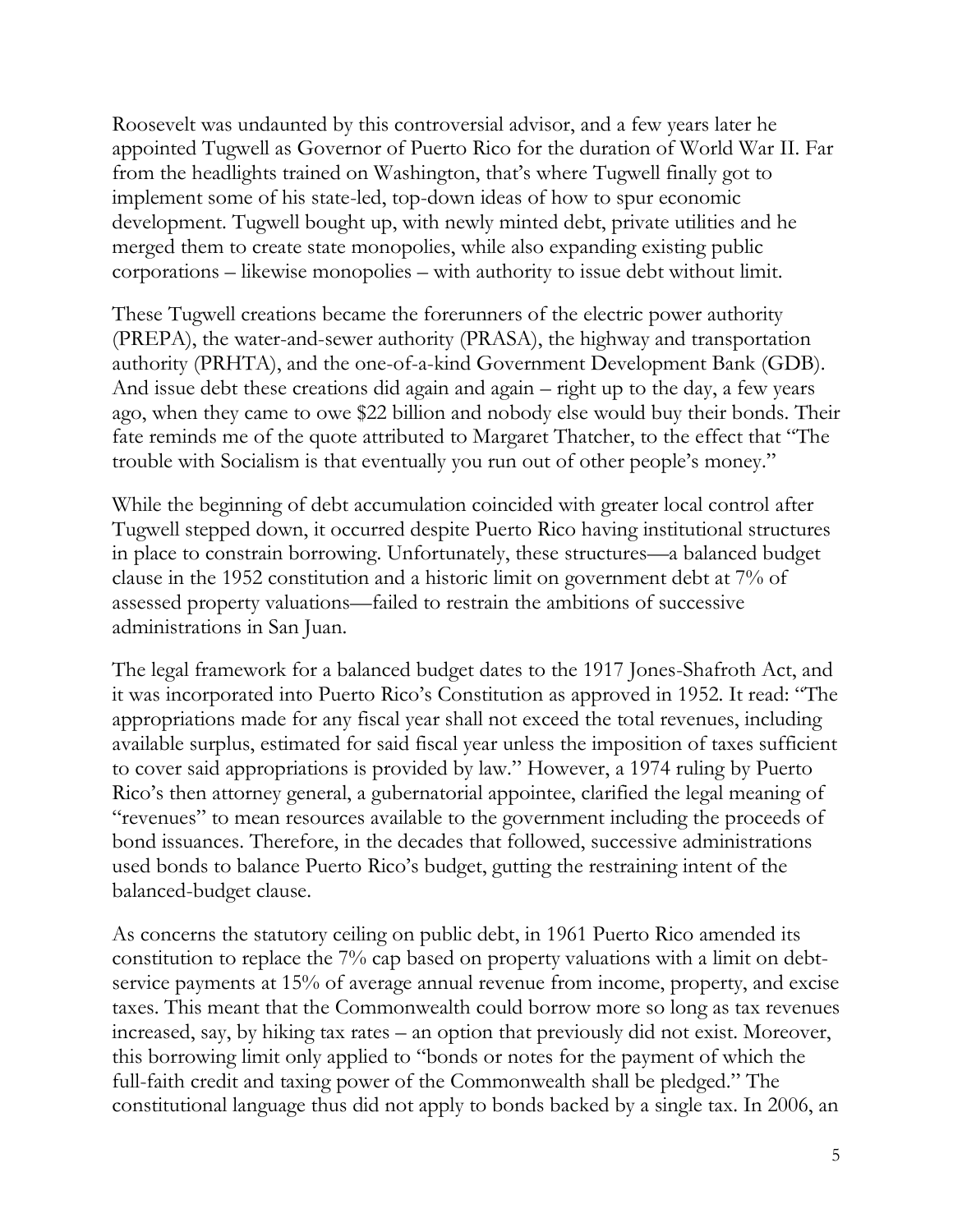administration availed itself of this loophole by creating COFINA, an entity that would issue bonds backed exclusively by Commonwealth sales-tax revenues. The practical result is that COFINA obligations, which grew from zero to \$18 billion in the span of one decade, were excluded from the calculation of debt for the purpose of ensuring compliance with the constitutional debt-service limit.

None of these limits applied to Tugwell public-corporation debt, which is theoretically backed by revenues from user fees. But to the extent that their chronic operating losses were offset by subsidies from Puerto Rico's general fund, their obligations were partially serviced by tax revenues, thereby defeating the purpose of the original borrowing limit.

To be sure, there are states, municipalities and territories that manage their fiscal affairs quite well even in the absence of balanced-budget rules and debt or debtservice ceilings. But, to put it bluntly, prudent fiscal behavior has been absent in Puerto Rico for a very long time, as the debt trajectory mentioned earlier makes crystal clear.

When the island's successive governments developed their annual budget, they frequently overestimated the amount of revenues that would be collected in the next fiscal year. In the period from 2002 to 2014, Puerto Rico overestimated its genuine revenues in eight out of thirteen years, or 62% of the time. And Puerto Rico's agencies have regularly spent more than the amounts the legislature appropriated for a given fiscal year. In the same period 2002-2014, government spending exceeded appropriated amounts in nine of the thirteen years, or 69% of the time. No wonder new debt continued to be piled on top of previously contracted debt, year in and year out.

Unprofessional management of politicized governmental agencies and corporations has also been behind Puerto Rico's fiscal woes. The case of the electricity monopoly PREPA is relatively well known, but the problem is endemic throughout the corporations. PREPA failed to invest in its electric generation and transmission systems, hampering their performance and leading to increased production costs. PREPA did not fully pass on cost increases to consumers because political interference prevented it from adjusting its base charge for the last three decades, even though it is designed to cover operating expenses and debt service. To cope with cost increases and other managerial failures, PREPA issued a great deal of debt -- \$9 billion – to finance its operations.

Many public services provided are too costly because of overmanning and a lack of cost controls, adding to the government's borrowing requirements. Here are two examples. Largely due to emigration, the number of school-age children dropped 30%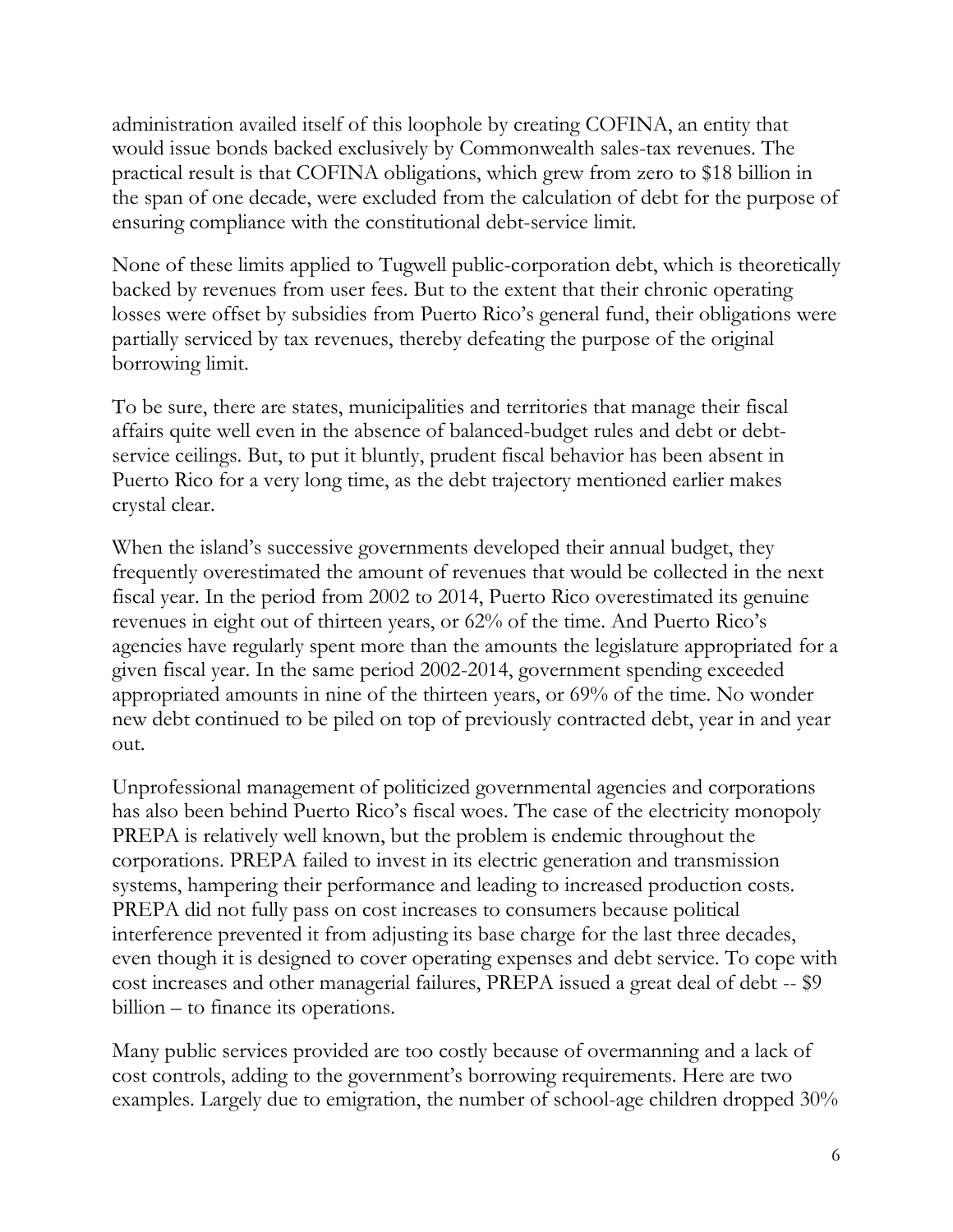from 2006 to 2017, and the number of children under 5 years old fell 42% in the same period. Only recently have empty or near-empty public schools been shuttered around the island, but most teachers are still on the payroll because there is little political tolerance for the necessary layoffs.

Puerto Rico's Department of Health runs six different healthcare agencies and many redundant facilities, and the procurement of medical goods and services is fragmented and thus inefficient. The government has been excessively generous in its Medicaid program, opting to insure some categories of individuals that it is not required to cover under federal law. Almost half of the island's population now avails itself of Medicaid. Meantime, federal funding for Puerto Rico's Medicaid program is one-half to two-thirds lower than it would be if the island were a state, such that Medicaid weighs heavily on the government's budget.

The aforementioned are a some of the leading demand-side factors that have driven budget deficits and debt accumulation, and they illustrate a generalized absence of prudence and responsibility on the part of the branches of government in Puerto Rico – regardless of the party holding the governorship or a majority in the legislature. Unless and until a new, courageous leadership wins popular support to do what should have been done – to shrink and modernize the public sector, and to adopt new and binding rules of fiscal behavior – we should remain skeptical that the current debt crisis has succeeded in changing for the better the hearts and minds of the people of Puerto Rico and their elected representatives.

But there is one major supply-side factor that has been instrumental in the large-scale provision of debt financing for the island, and that is of course the smooth, toll-free, five-lane highway into the mainland's municipal bond market that the triple-tax exemption provides for bonds issued by U.S. territories. It is a temptation that the territories have largely resisted, with the one eye-popping exception being Puerto Rico. This island's capacity to issue debt at favorable rates and with exaggerated credit ratings surely postponed the implementation of fiscal reforms and controls necessary to balance Puerto Rico's government budget on an enduring basis.

Therefore, the exemption is part of the overall incentive problem that needs fixing. Congressional removal of the triple tax exemption for Puerto Rico's municipal securities is probably too drastic a penalty, so perhaps retaining the exemption but only for bonds funding clearly identified capital outlays generating specific revenues, rather than for deficit financing or unspecified purposes, should be considered.

A related measure is having Congress finally authorize the SEC to establish requirements for municipal issuers on the timing, frequency, and content of initial and continuing disclosure materials. Puerto Rico governments routinely issued audited